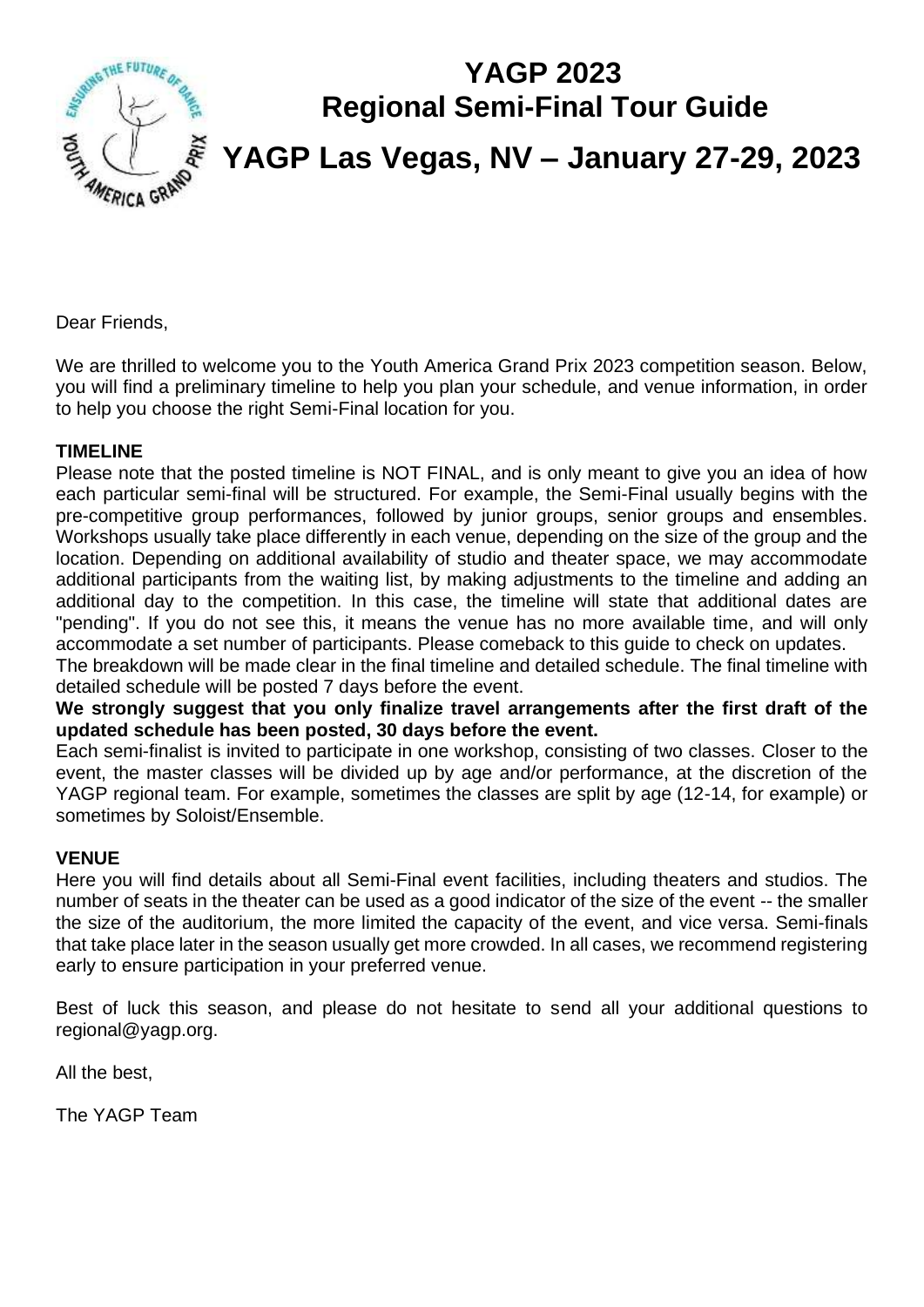## **YAGP 2023 Las Vegas, NV Important Information**

### **About the Venue:**

The **Nicholas J. Horn Theatre** is a 524-seat proscenium theatre, located on the campuses of College of Southern Nevada. It has been touted as the "best acoustical theatre" in town, and it features state-of-the-art equipment and technical services. Horn Theater located 15 minutes' drive from Las Vegas downtown.

### **Theater:**

**Theater:** Nicholas J. Horn Theatre **Address:** 3200 E Cheyenne Ave, North Las Vegas, NV 89030 **Website:** http://www.csn.edu **Stage Size:** 39' x 30' **Auditorium Size:** 524 seats **Nearby restaurants:** A variety of options (nearby driving distance) **Parking:** Free, on campus



**Studios** - Pending

**Distances: Distance from airport to theater:** 13 miles, approximately a 20 minute drive